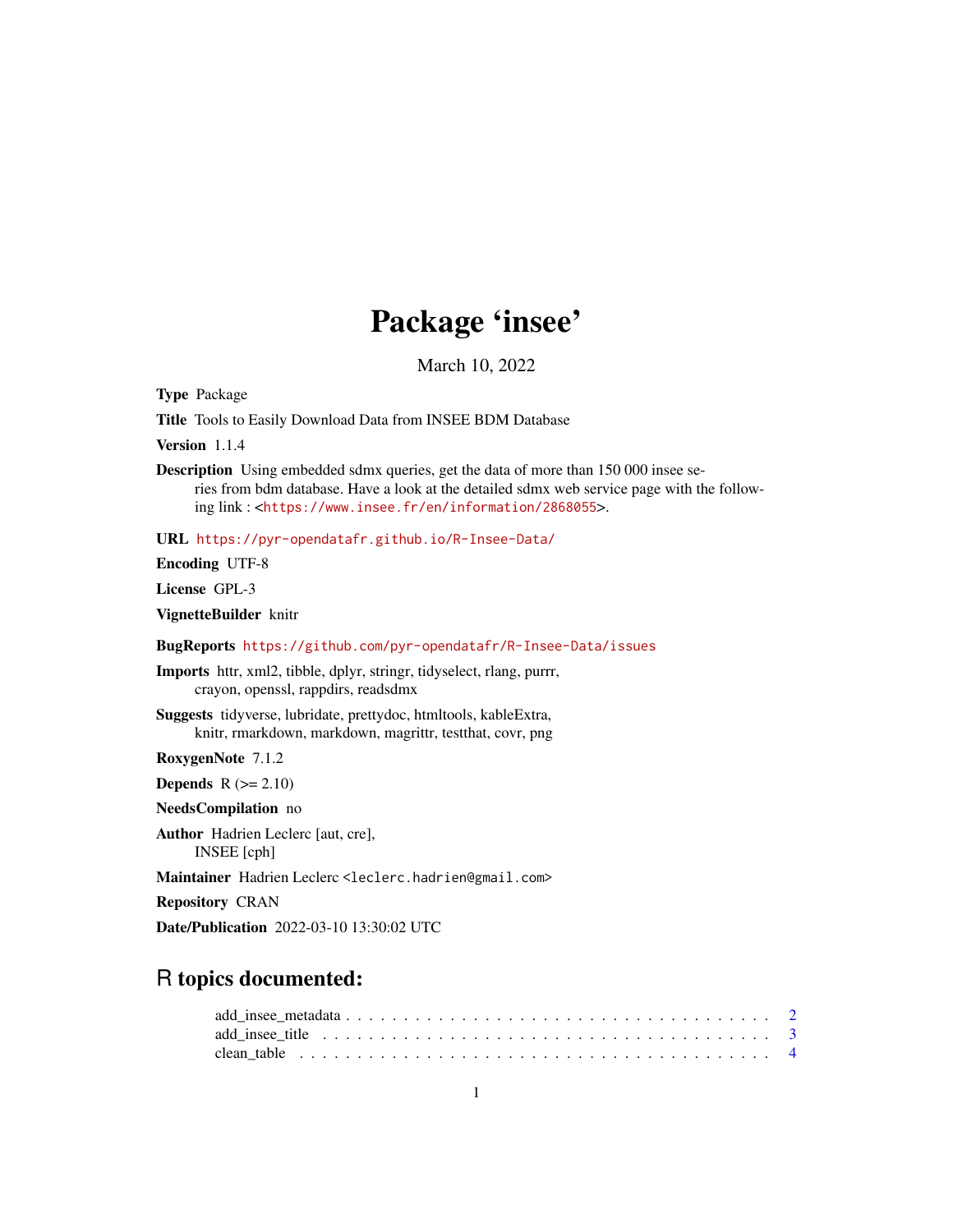# <span id="page-1-0"></span>2 add\_insee\_metadata

| Index | 14 |
|-------|----|

add\_insee\_metadata *Add metadata to the raw data*

# Description

Add metadata to the raw data

#### Usage

```
add_insee_metadata(df)
```
### Arguments

df a dataframe containing data obtained from get\_insee\_idbank or get\_insee\_dataset

# Details

Add metadata to the raw data obtained from get\_insee\_idbank or get\_insee\_dataset

# Value

a tibble with the data given as parameter plus the corresponding metadata

# Examples

```
library(tidyverse)
data =
 get_insee_idbank("001694061") %>%
 add_insee_metadata()
```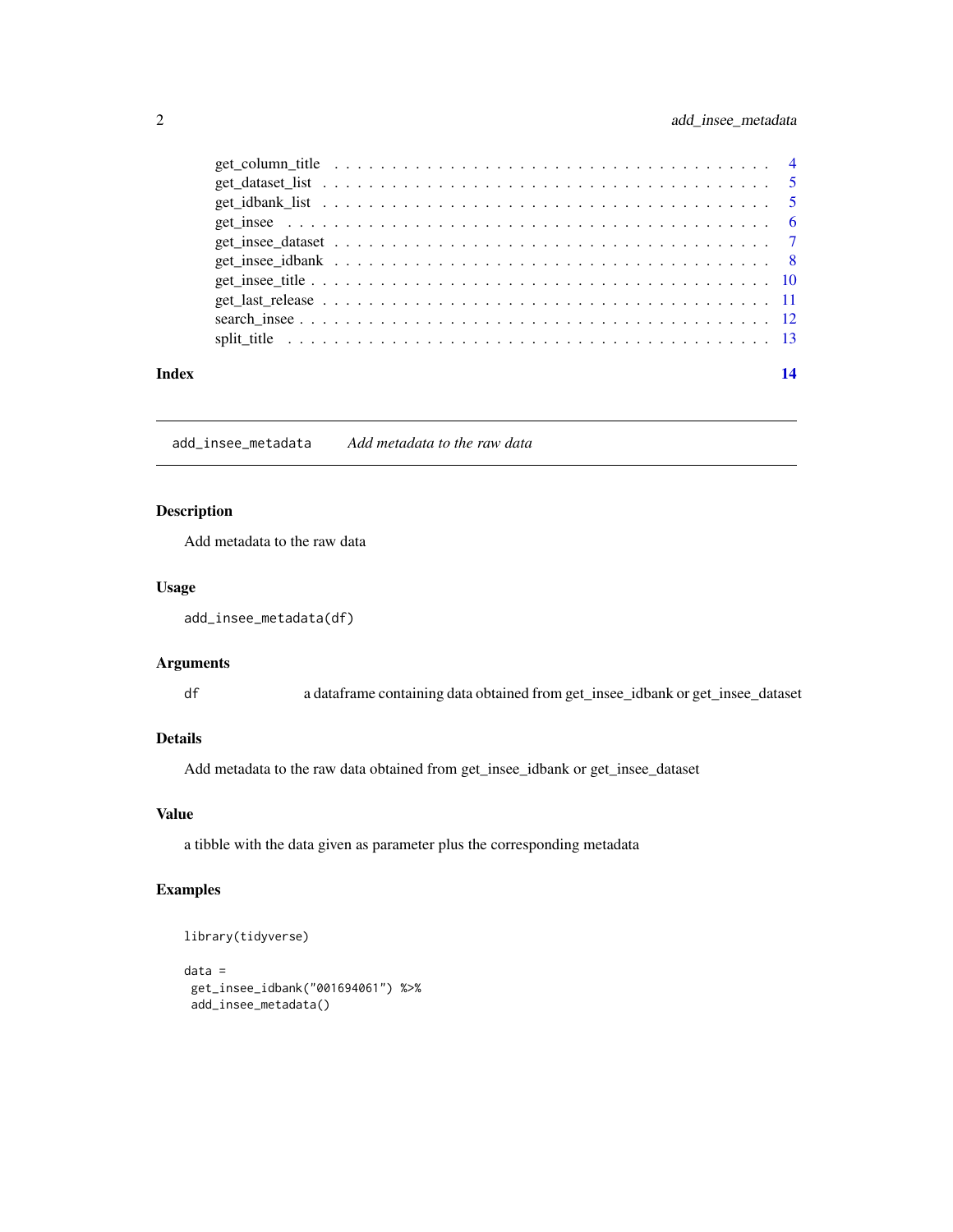<span id="page-2-0"></span>add\_insee\_title *Add a title column to the idbank list dataset*

# Description

Add a title column to the idbank list dataset

#### Usage

```
add_insee_title(df, n_split, lang = "en", split = TRUE, clean = TRUE)
```
# Arguments

| df      | a dataframe containing an idbank column called "idbank" or "IDBANK"                  |
|---------|--------------------------------------------------------------------------------------|
| n_split | number of new columns, by default the maximum is chosen                              |
| lang    | returns an English title, by default is "en", any other value returns a French title |
| split   | split the title column in several columns, by default is TRUE                        |
| clean   | remove the columns filled with NA (missing value), by default is TRUE                |
|         |                                                                                      |

#### Details

this function uses extensively the get\_insee\_title function. Then, it should be used on an already filtered dataset, not on the full idbank dataset (cf. get\_insee\_title). The number of separators in the official INSEE title can vary and is not normalized. Beware all title columns created may not be a cleaned dimension label.

# Value

the same dataframe but with one or several title columns

# Examples

```
library(tidyverse)
```

```
idbank_empl =
get_idbank_list("EMPLOI-SALARIE-TRIM-NATIONAL") %>% #employment
slice(1:15) %>%
add_insee_title()
```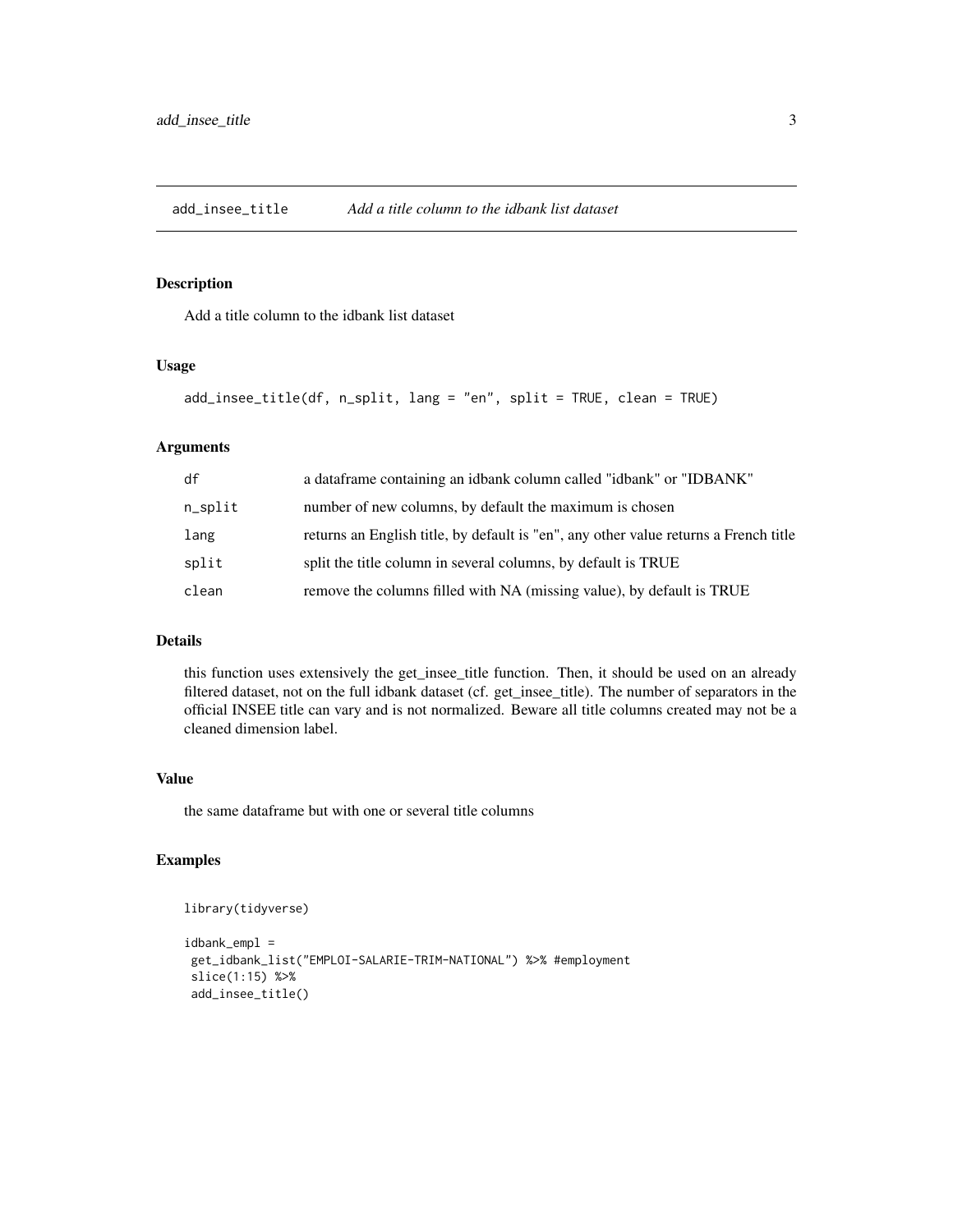<span id="page-3-0"></span>

#### Description

Remove columns filled only with NA (missing value)

# Usage

clean\_table(df)

#### Arguments

df the dataframe to be cleaned

# Value

a dataframe without columns containing only NA

# Examples

```
library(tidyverse)
idbank_empl =get_idbank_list("EMPLOI-SALARIE-TRIM-NATIONAL") %>% #employment
mutate(title = get_insee_title(idbank)) %>%
separate(title, sep = " - ", into = paste0("title", 1:5), fill = "right") %>%
clean_table()
```
get\_column\_title *Get the title of dataset's columns*

### Description

Get the title of dataset's columns

# Usage

get\_column\_title(dataset = NULL)

#### Arguments

dataset an INSEE's dataset, if NULL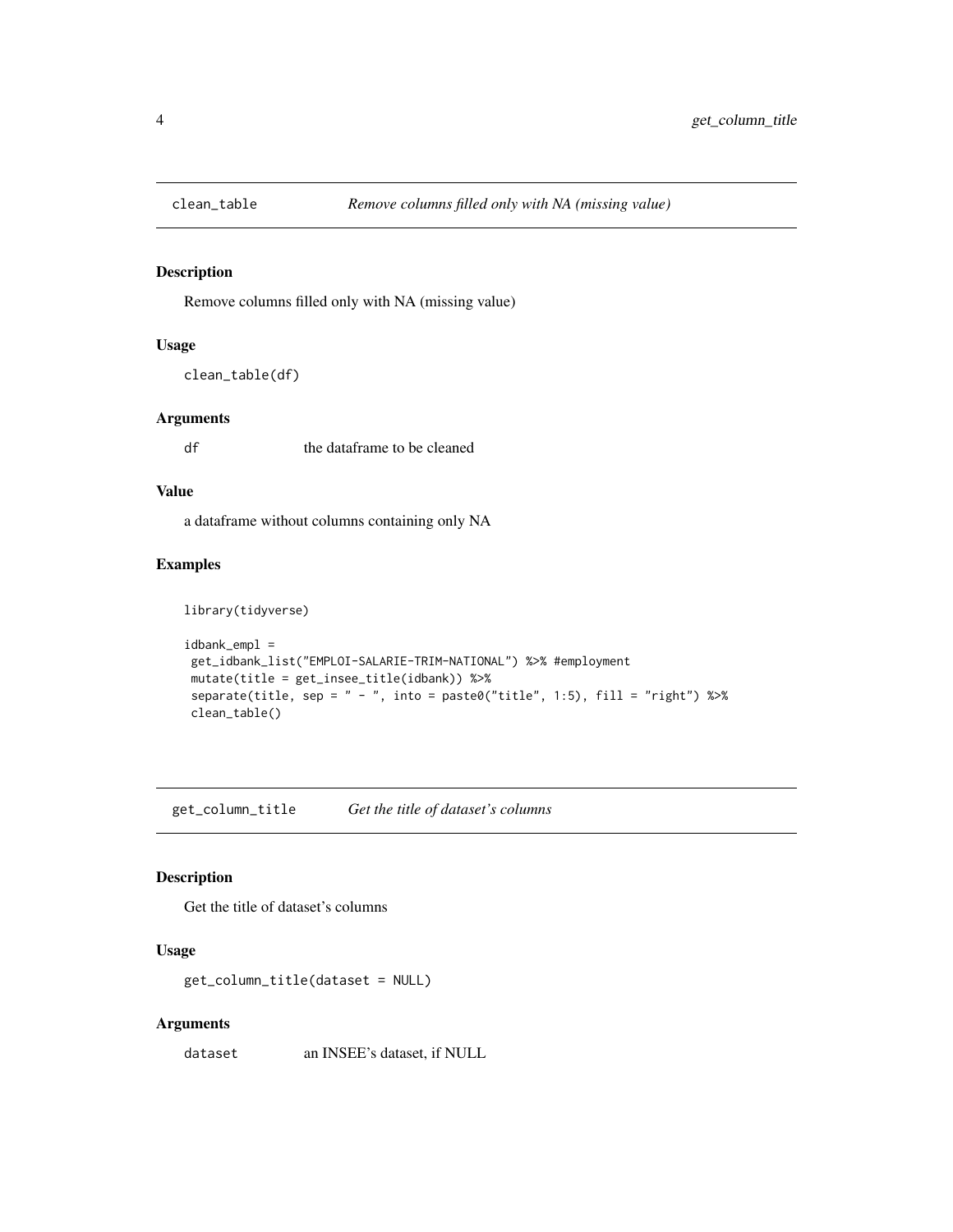# <span id="page-4-0"></span>get\_dataset\_list 5

# Value

a dataframe

# Examples

```
column_titles_all_dataset = get_column_title()
```

```
column_titles = get_column_title("CNA-2014-CONSO-MEN")
```
get\_dataset\_list *Download a full INSEE's dataset list*

# Description

Download a full INSEE's dataset list

# Usage

get\_dataset\_list()

#### Details

the datasets returned are the ones available through a SDMX query

# Value

a tibble with 5 columns : id, Name.fr, Name.en, url, n\_series

# Examples

insee\_dataset = get\_dataset\_list()

get\_idbank\_list *Download a full INSEE's series key list*

# Description

Download a full INSEE's series key list

# Usage

```
get_idbank_list(..., dataset = NULL, update = FALSE)
```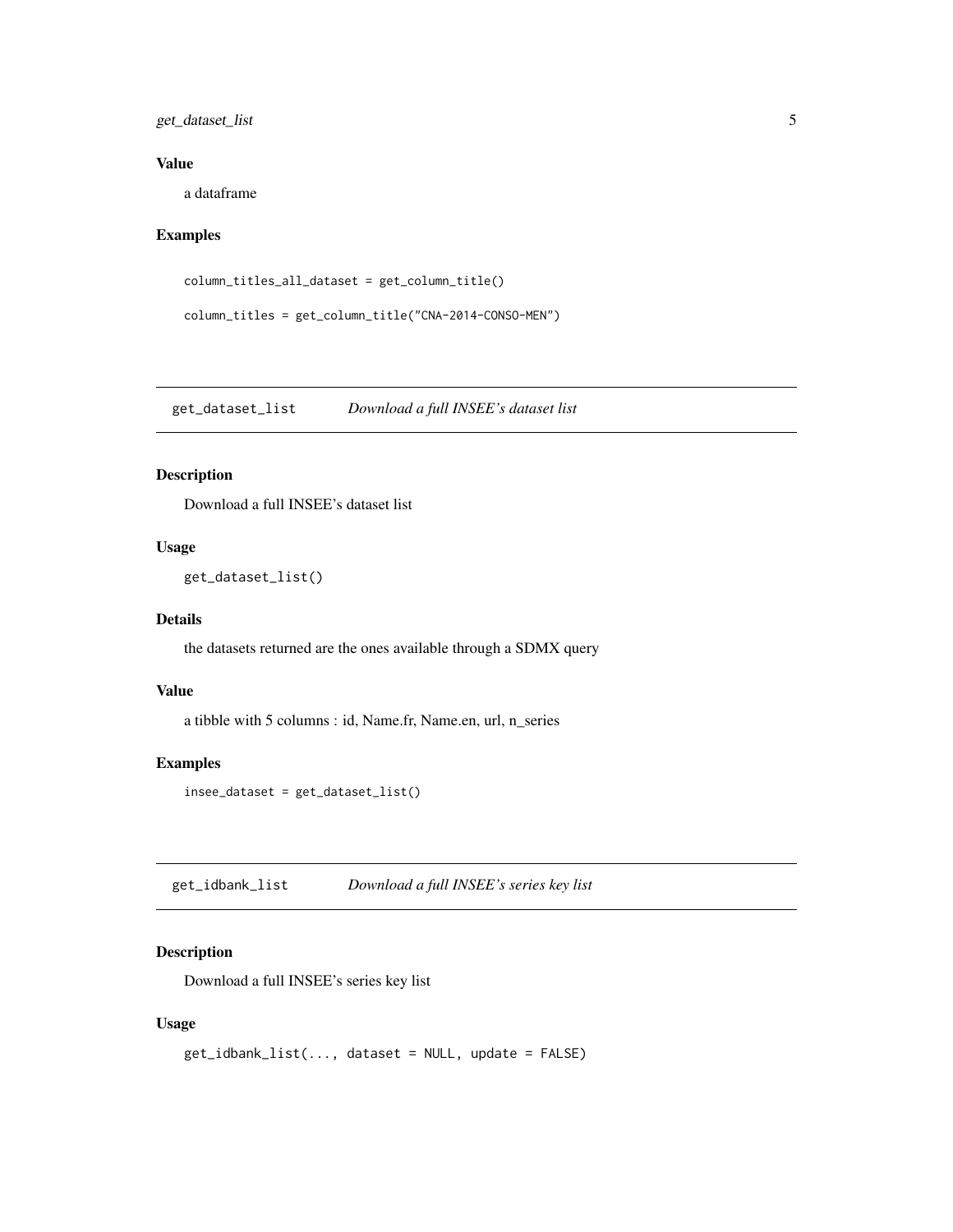#### <span id="page-5-0"></span>**Arguments**

| .       | one or several dataset names                                                                                                                                     |
|---------|------------------------------------------------------------------------------------------------------------------------------------------------------------------|
| dataset | if a dataset name is provided, only a subset of the data is delivered, otherwise all<br>the data is returned, and column names refer directly to data dimensions |
| update  | It is FALSE by default, if it is set to TRUE, it triggers the metadata update. This<br>update is automatically triggered once every 6 months.                    |

#### Details

Download a mapping dataset between INSEE series keys (idbank) and SDMX series names. Under the hood the get\_idbank\_list uses download.file function from utils, the user can change the mode argument with the following command : Sys.getenv(INSEE\_download\_option\_idbank\_list = "wb") If INSEE makes an update, the user can also change the zip file downloaded, the data file contained in the zip and data the separator : Sys.setenv(INSEE\_idbank\_dataset\_path = "new\_zip\_file\_link") Sys.setenv(INSEE\_idbank\_sep = ",") Sys.setenv(INSEE\_idbank\_dataset\_file = "new\_data\_file\_name")

#### Value

a tibble the idbank dataset

# Examples

```
# download datasets list
dt = get_dataset_list()
# use a dataset name to retrieve the series key list related to the dataset
idbank_list = get_idbank_list('CNT-2014-PIB-EQB-RF')
```
get\_insee *Get data from INSEE BDM database with a SDMX query link*

#### Description

Get data from INSEE BDM database with a SDMX query link

#### Usage

get\_insee(link, step = "1/1")

#### Arguments

| link | SDMX query link                                                            |
|------|----------------------------------------------------------------------------|
| step | argument used only for internal package purposes to tweak download display |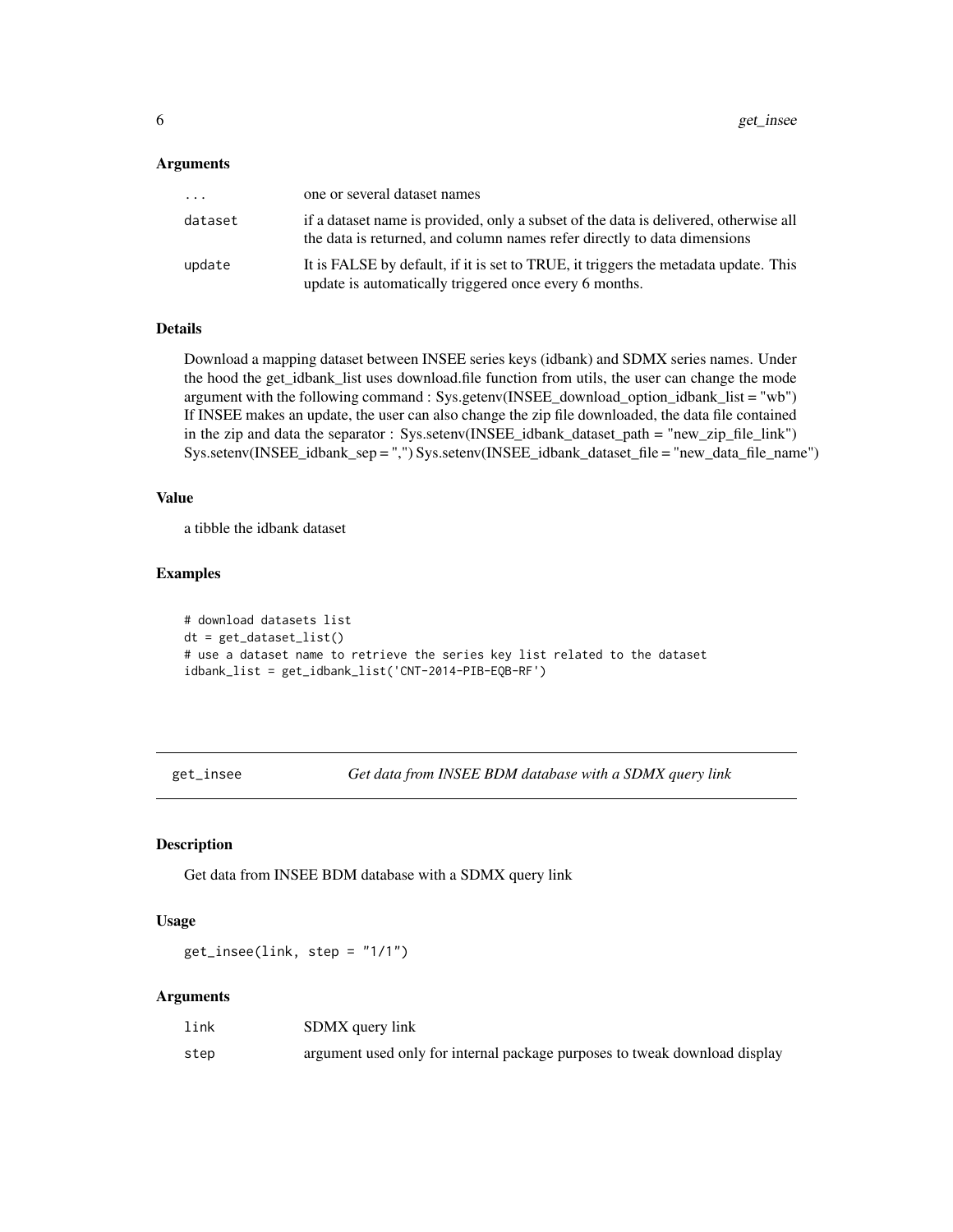#### <span id="page-6-0"></span>Details

Get data from INSEE BDM database with a SDMX query link. This function is mainly for package internal use. It is used by the functions get\_insee\_dataset, get\_insee\_idbank and get\_dataset\_list. The data is cached, hence all queries are only run once per R session. The user can disable the download display in the console with the following command : Sys.setenv(INSEE\_download\_verbose  $=$  "FALSE"). The use of cached data can be disabled with : Sys.setenv(INSEE\_no\_cache\_use  $=$ "TRUE"). All queries are printed in the console with this command: Sys.setenv(INSEE\_print\_query = "TRUE"). The RapidXML C++ library is used as a backup thanks to the readsdmx package. It can be used instead of the internal parser with this command : Sys.setenv(INSEE\_read\_sdmx\_fast  $=$  "TRUE")

#### Value

a tibble containing the data

#### Examples

```
insee_link = "http://www.bdm.insee.fr/series/sdmx/data/SERIES_BDM"
insee_query = file.path(insee_link, paste0("010539365","?", "firstNObservations=1"))
data = get_insee(insee_query)
```
get\_insee\_dataset *Get dataset from INSEE BDM database*

# Description

Get dataset from INSEE BDM database

#### Usage

```
get_insee_dataset(
  dataset,
  startPeriod = NULL,
  endPeriod = NULL,
  firstNObservations = NULL,
  lastNObservations = NULL,
  includeHistory = NULL,
  updatedAfter = NULL,
  filter = NULL
)
```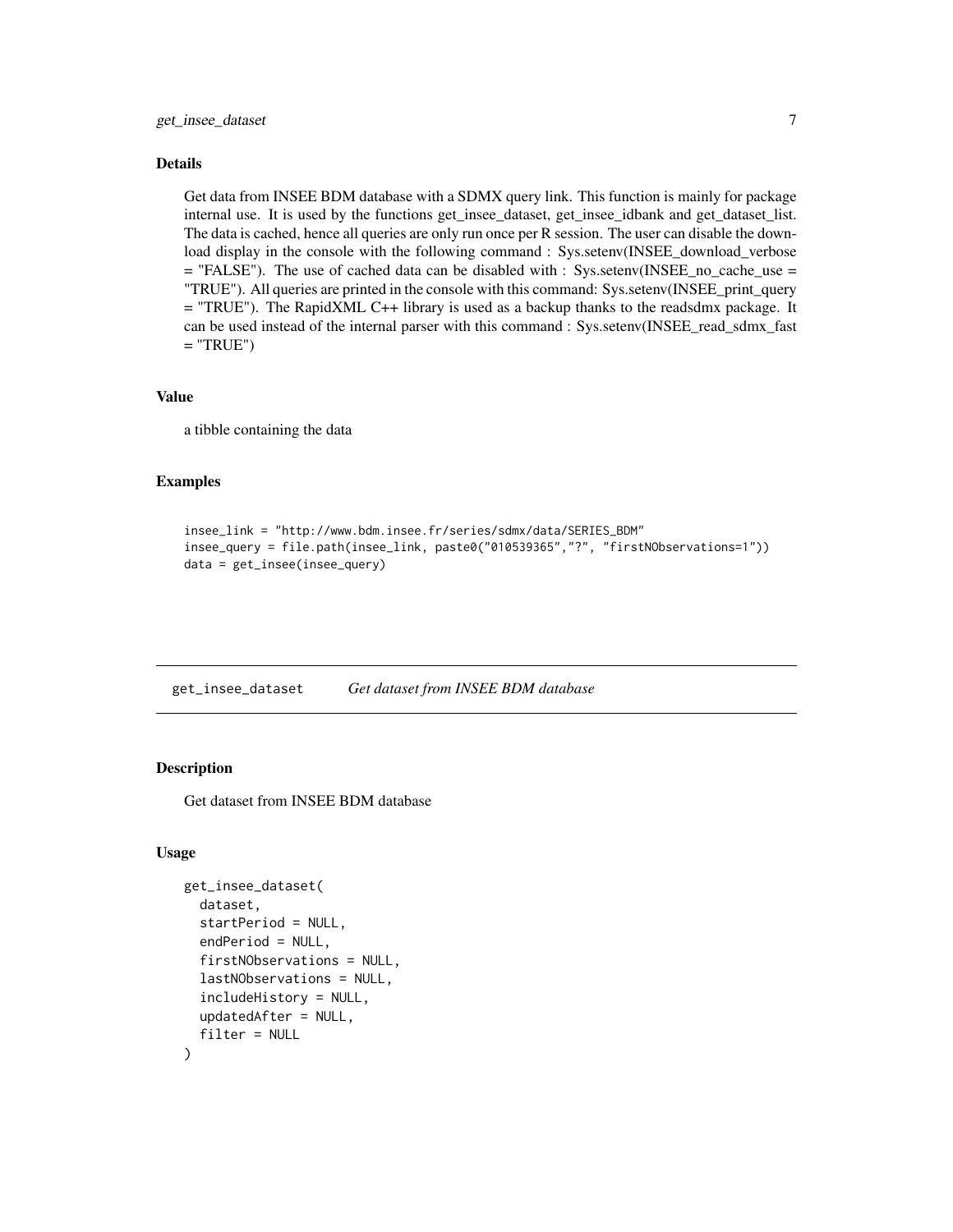# <span id="page-7-0"></span>Arguments

| dataset                         | dataset name to be downloaded                                                                                                                                                                                                                                  |
|---------------------------------|----------------------------------------------------------------------------------------------------------------------------------------------------------------------------------------------------------------------------------------------------------------|
| startPeriod                     | start date of data                                                                                                                                                                                                                                             |
| endPeriod<br>firstNObservations | end date of data                                                                                                                                                                                                                                               |
|                                 | get the first N observations for each key series (idbank)                                                                                                                                                                                                      |
| lastNObservations               |                                                                                                                                                                                                                                                                |
|                                 | get the last N observations for each key series (idbank)                                                                                                                                                                                                       |
|                                 | include History boolean to access the previous releases (not available on all series)                                                                                                                                                                          |
| updatedAfter                    | starting point for querying the previous releases (format yyyy-mm-ddThh:mm:ss)                                                                                                                                                                                 |
| filter                          | Use the filter to choose only some values in a dimension. It is recommended<br>to use it for big datasets. A dimension left empty means all values are selected.<br>To select multiple values in one dimension put a "+" between those values (see<br>example) |

# Details

Get dataset from INSEE BDM database

#### Value

a tibble with the data

# Examples

```
insee_dataset = get_dataset_list()
idbank_ipc = get_idbank_list("IPC-2015")
#example 1
data = get_insee_dataset("IPC-2015", filter = "M+A.........CVS..", startPeriod = "2015-03")
#example 2
data = get_insee_dataset("IPC-2015", filter = "A..SO...VARIATIONS_A....BRUT..SO",
includeHistory = TRUE, updatedAfter = "2017-07-11T08:45:00")
```
get\_insee\_idbank *Get data from INSEE series idbank*

# Description

Get data from INSEE series idbank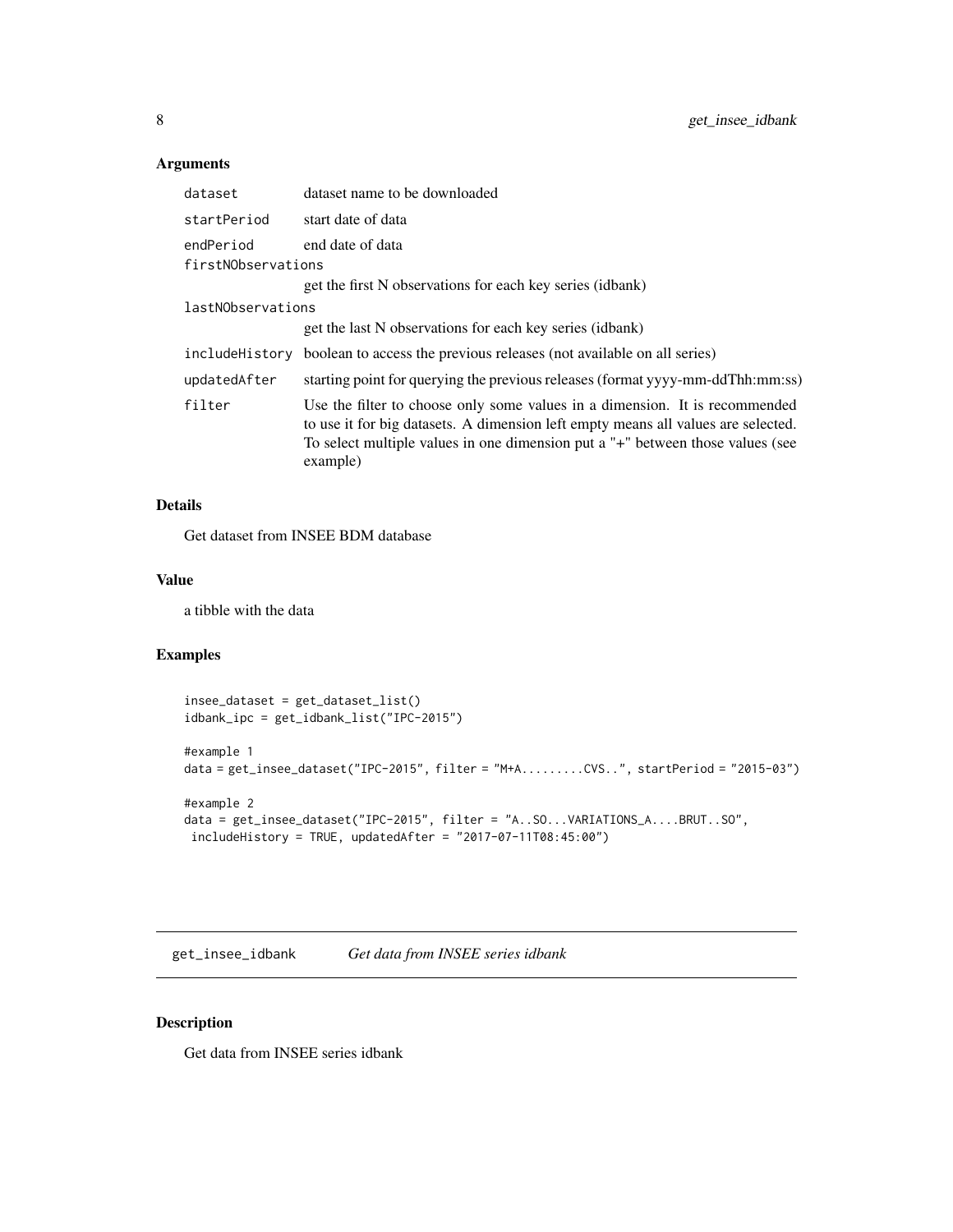get\_insee\_idbank 9

# Usage

```
get_insee_idbank(
  ...,
 limit = TRUE,
 startPeriod = NULL,
  endPeriod = NULL,
  firstNObservations = NULL,
  lastNObservations = NULL,
  includeHistory = NULL,
  updatedAfter = NULL
)
```
#### Arguments

| $\cdots$                        | one or several series key (idbank)                                                                                                                                                                               |
|---------------------------------|------------------------------------------------------------------------------------------------------------------------------------------------------------------------------------------------------------------|
| limit                           | by default, the function get insee idbank has a 1200-idbank limit. Set limit<br>argument to FALSE to ignore the limit or modify the limit with the following<br>$command: Sys.setenv(INSEE_idbank_limit = 1200)$ |
| startPeriod                     | start date of data                                                                                                                                                                                               |
| endPeriod<br>firstNObservations | end date of data                                                                                                                                                                                                 |
|                                 | get the first N observations for each key series (idbank)                                                                                                                                                        |
| lastNObservations               |                                                                                                                                                                                                                  |
|                                 | get the last N observations for each key series (idbank)                                                                                                                                                         |
|                                 | include History boolean to access the previous releases (not available on all series)                                                                                                                            |
| updatedAfter                    | starting point for querying the previous releases (format yyyy-mm-ddThh:mm:ss)                                                                                                                                   |

# Details

Get data from INSEE series idbanks. The user can disable the download display in the console with the following command : Sys.setenv(INSEE\_download\_verbose = "FALSE")

# Value

a tibble with the data

# Examples

#example 1 : import price index of industrial products and turnover index : manufacture of wood data = get\_insee\_idbank("001558315", "010540726")

#example 2 : unemployment data

library(tidyverse)

df\_idbank\_list\_selected =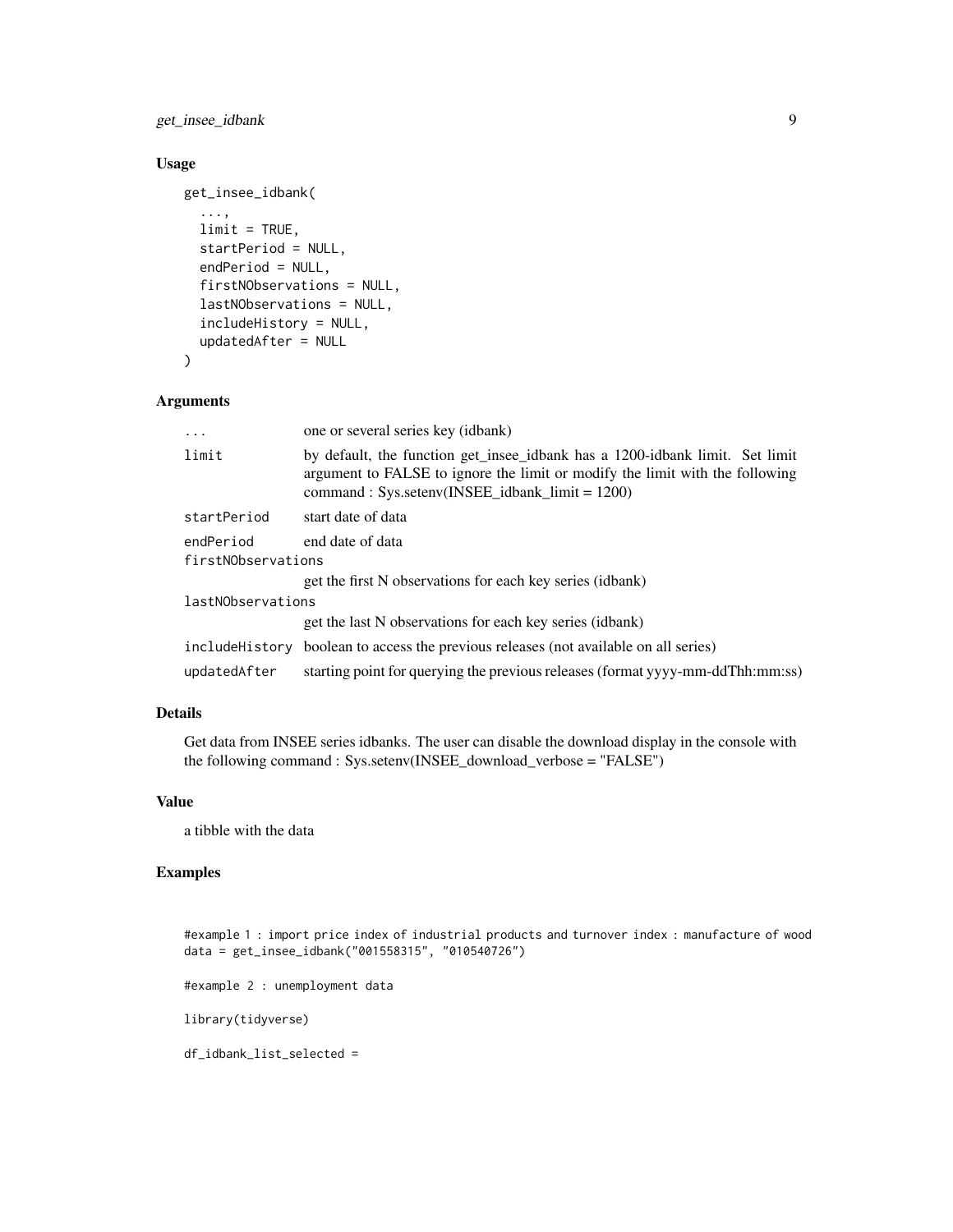```
get_idbank_list("CHOMAGE-TRIM-NATIONAL") %>% #unemployment dataset
  filter(SEXE == 0) %>% #men and women
  add_insee_title()
idbank_list_selected = df_idbank_list_selected %>% pull(idbank)
unem = get_insee_idbank(idbank_list_selected)
#example 3 : French GDP growth rate
library(tidyverse)
df_idbank_list_selected =
  get_idbank_list("CNT-2014-PIB-EQB-RF") %>% # Gross domestic product balance
  filter(FREQ == "T") %>% #quarter
  filter(OPERATION == "PIB") %>% #GDP
  filter(NATURE == "TAUX") %>% #rate
  filter(CORRECTION == "CVS-CJO") #SA-WDA, seasonally adjusted, working day adjusted
idbank = df_idbank_list_selected %>% pull(idbank)
data = get_insee_idbank(idbank) %>%
  add_insee_metadata()
#plot
ggplot(data, aes(x = \text{DATE}, y = \text{OBS_VALUE})) +geom_col() +
ggtitle("French GDP growth rate, quarter-on-quarter, sa-wda") +
labs(subtitle = sprintf("Last updated : %s", data$TIME_PERIOD[1]))
```
get\_insee\_title *Get title from INSEE series idbank*

#### Description

Get title from INSEE series idbank

#### Usage

```
get_insee_title(..., lang = "en")
```
#### Arguments

| $\cdot$ $\cdot$ $\cdot$ | list of series key (idbank)                                                          |
|-------------------------|--------------------------------------------------------------------------------------|
| lang                    | language of the title, by default it is Engligh, if lang is different from "en" then |
|                         | French will be the title's language                                                  |

<span id="page-9-0"></span>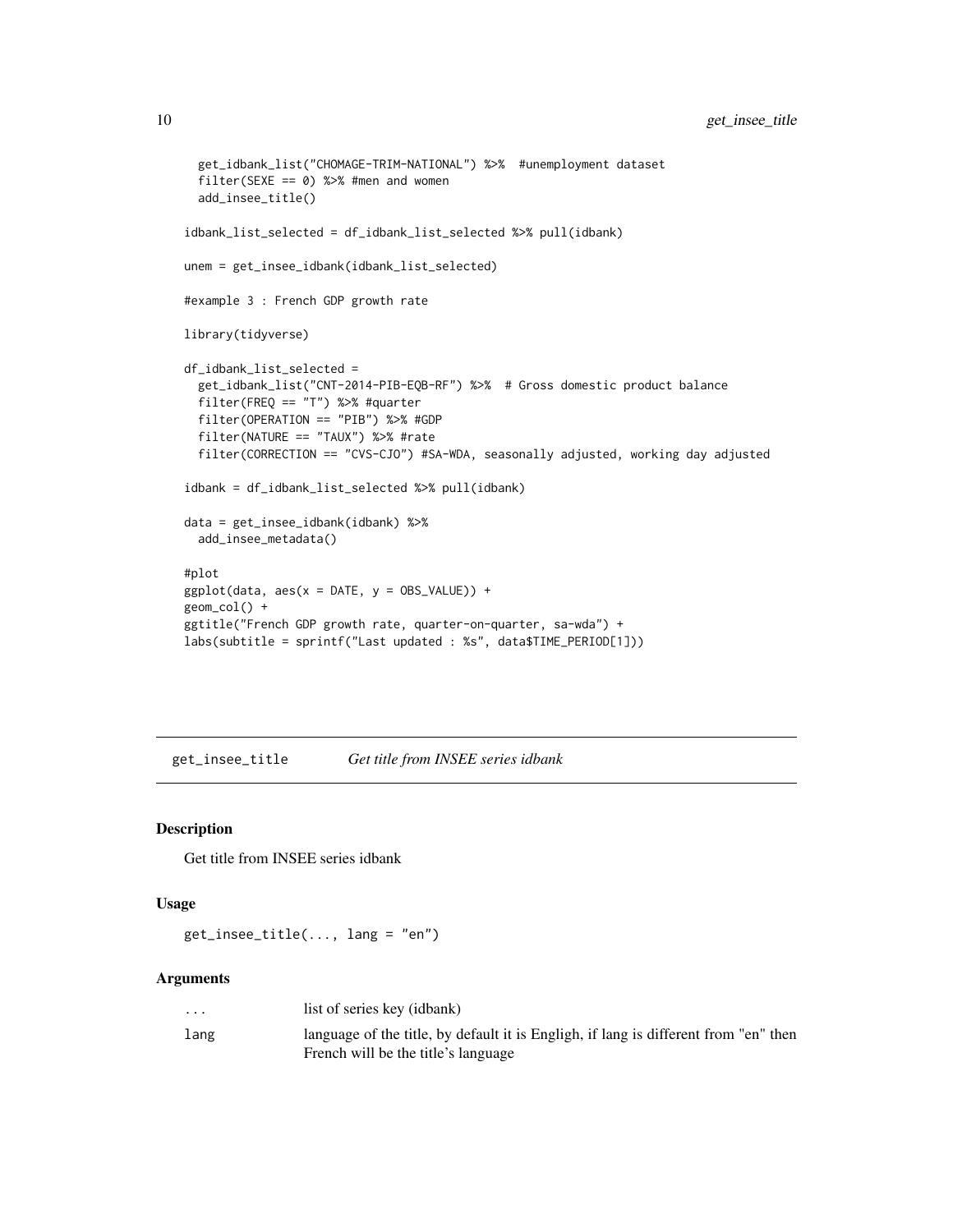### <span id="page-10-0"></span>Details

Query INSEE website to get series title from series key (idbank). Any query to INSEE database can handle around 400 idbanks at maximum, if necessary the idbank list will then be splitted in several lists of 400 idbanks each. Consequently, it is not advised to use it on the whole idbank dataset, the user should filter the idbank dataset first.

# Value

a character vector with the titles

### Examples

```
#example 1 : industrial production index on manufacturing and industrial activities
title = get_insee_title("010537900")
#example 2 : automotive industry and overall industrial production
library(tidyverse)
idbank_list_selected =
 get_idbank_list("IPI-2015") %>% #industrial production index dataset
 filter(FREQ == "M") %>% #monthly
 filter(NATURE == "INDICE") %>% #index
 filter(CORRECTION == "CVS-CJO") %>% #Working day and seasonally adjusted SA-WDA
 filter(str_detect(NAF2,"^29$|A10-BE")) %>% #automotive industry and overall industrial production
 mutate(title = get_insee_title(idbank))
```
get\_last\_release *Get the datasets released in the last 30 days*

#### Description

Get the datasets released in the last 30 days

#### Usage

```
get_last_release()
```
#### Value

a tibble with the data

#### Examples

last\_release = get\_last\_release()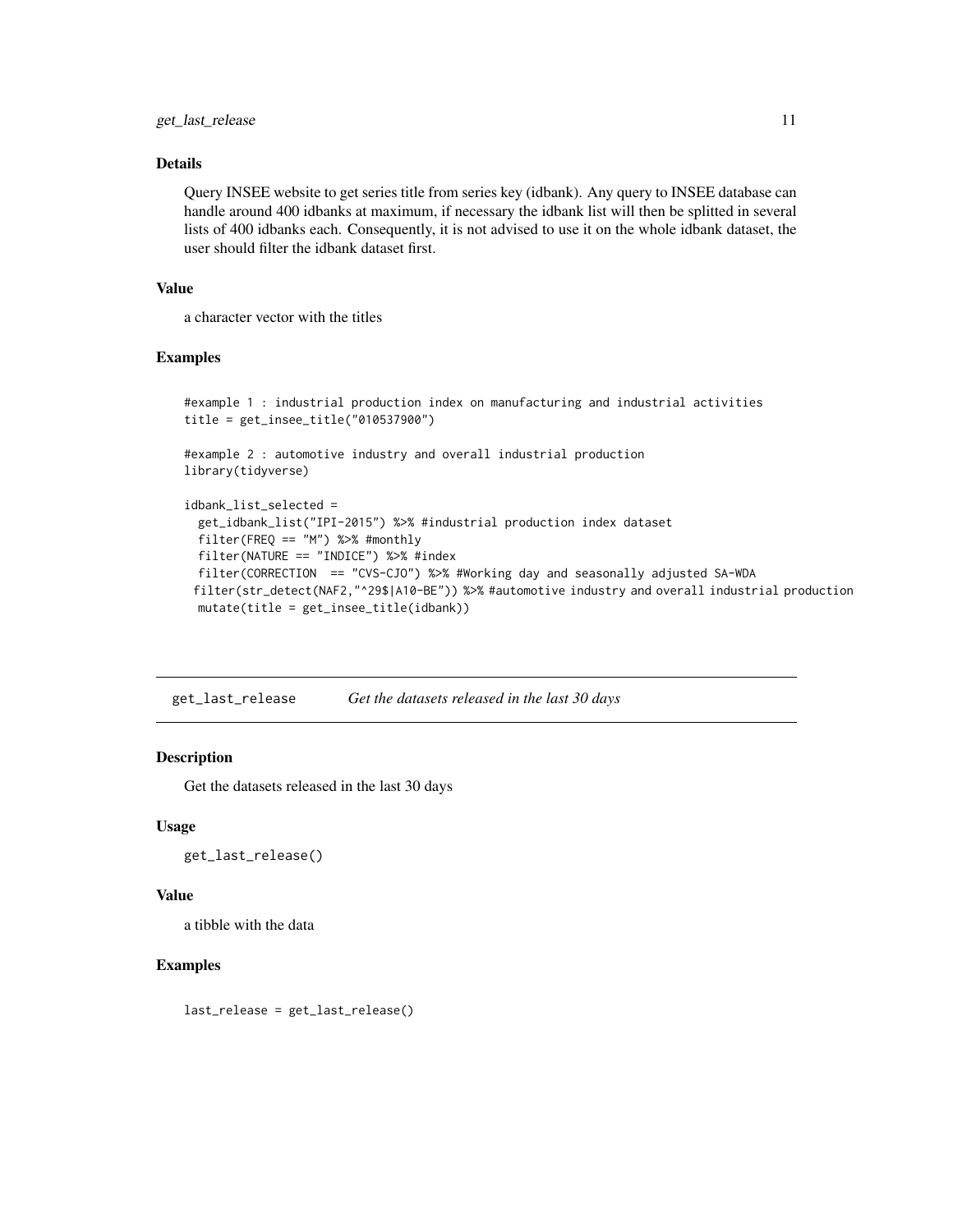<span id="page-11-0"></span>

#### Description

Search a pattern among insee datasets and idbanks

#### Usage

search\_insee(pattern =  $", *")$ 

#### Arguments

pattern string used to filter the dataset and idbank list

# Details

The data related to idbanks is stored internally in the package and might the most up to date. The function ignores accents and cases.

#### Value

the dataset and idbank table filtered with the pattern

#### Examples

```
# example 1 : search one pattern, the accents do not matter
writeLines("the word 'enqu\U00EAte' (meaning survey in French) will match with 'enquete'")
dataset_enquete = search_insee("enquete")
# example 2 : search multiple patterns
dataset_survey_gdp = search_insee("Survey|gdp")
# example 3 : data about paris
data_paris = search_insee('paris')
# example 4 : all data
data_all = search_insee()
```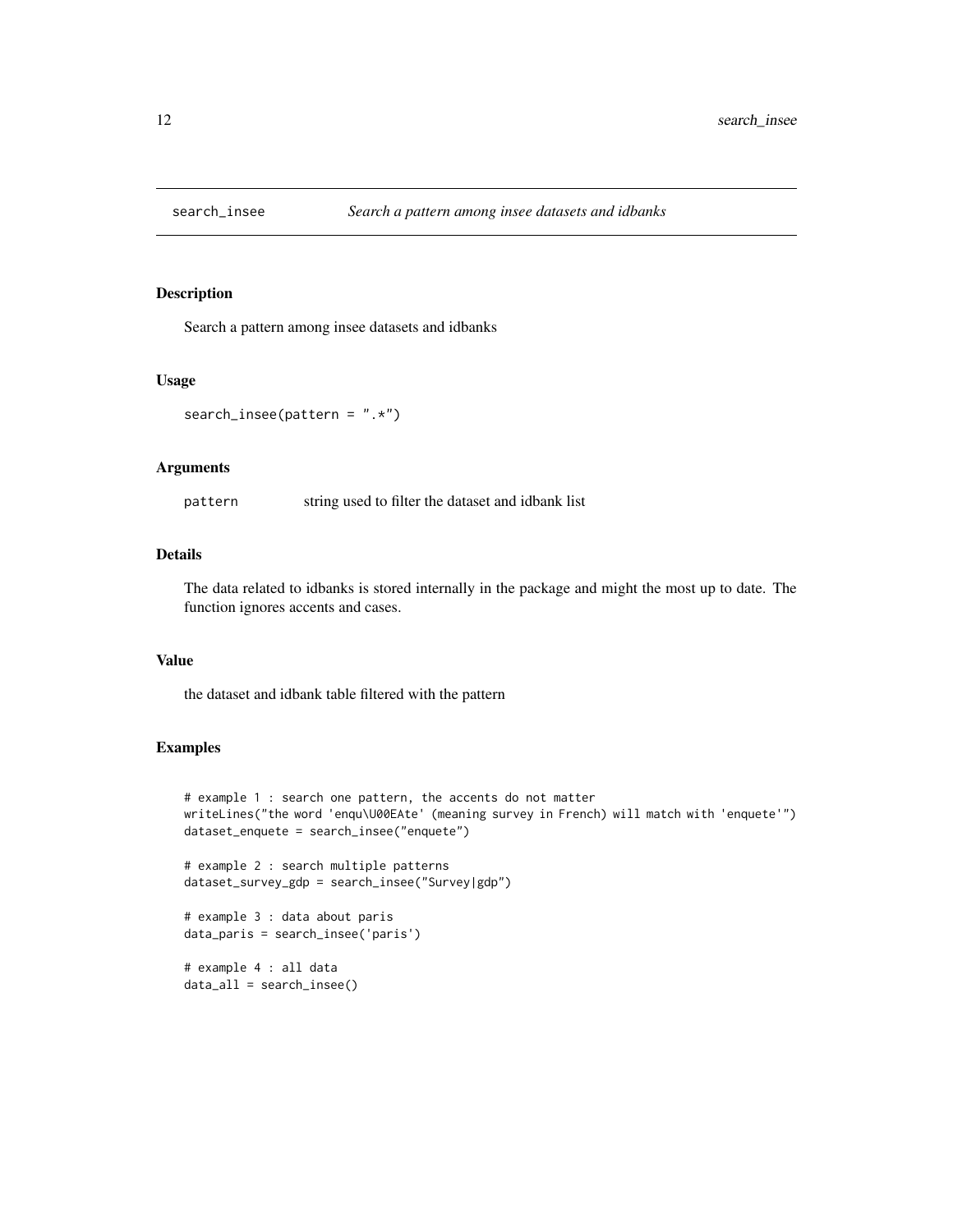<span id="page-12-0"></span>

# Description

Split the title column in several columns

# Usage

```
split_title(df, title_col_name, pattern, n_split = "max", lang = NULL)
```
# Arguments

| df         | a dataframe containing a title column                                                                                             |
|------------|-----------------------------------------------------------------------------------------------------------------------------------|
|            | title_col_name the column name to be splitted, if missing it will be either TITLE_EN                                              |
| pattern    | the value by default is stored in the package and it is advised to use it, but in<br>some cases it is useful to use one's pattern |
| $n$ _split | number of new columns, by default the maximum is chosen                                                                           |
| lang       | by default it returns both the French and the English title provided by INSEE                                                     |

# Details

The number of separators in the official INSEE title can vary and is not normalized. Beware all title columns created may not be a cleaned dimension label.

#### Value

the same dataframe with the title column splitted

#### Examples

```
library(tidyverse)
```
# quarterly payroll enrollment in the construction sector data\_raw = get\_insee\_idbank("001577236")

```
data = data_raw %>%
 split_title()
```